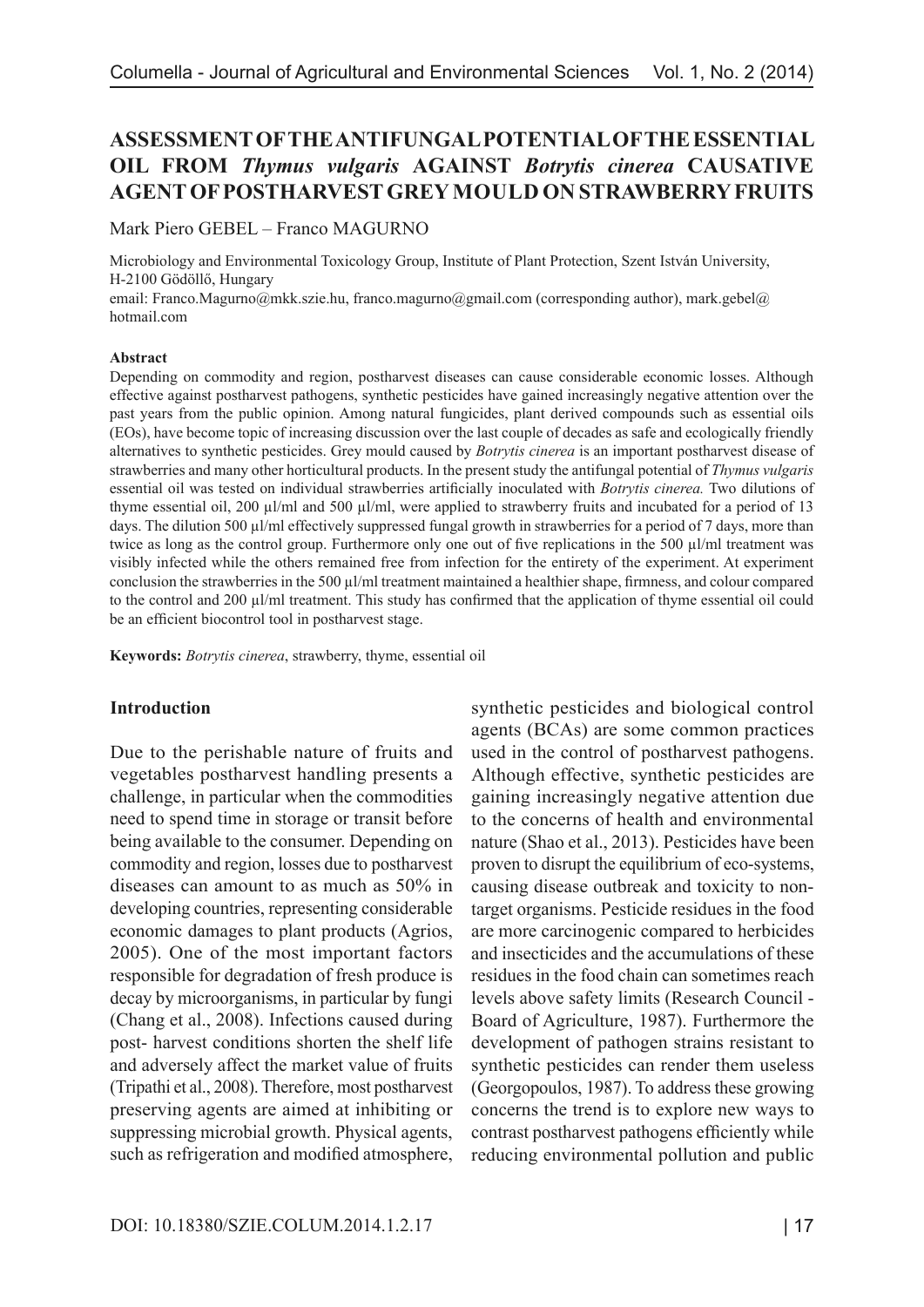health risks. Much attention has been paid to the development of biological control methods of postharvest diseases in order to substitute synthetic pesticides. Some viable biological control methods used in the control of postharvest decay in fresh fruits and vegetables are application of antagonistic microorganisms such as yeasts and bacteria, the use of naturally occurring and/ or non-polluting fungicidal agents (Janisiewicz and Korsten, 2002). Among natural fungicides, plant derived compounds such as essential oils (EOs), have become topic of increasing discussion over the last couple of decades. These oils are present as variable mixtures of primarily terpenoids, fatty acids, alcohols, aldehydes, aliphatic hydrocarbons, acyclic esters or lactones, coumarins and homologues of phenylpropanoids (Nazzaro et al., 2013). Extracts and oils alike of plant such as thymus, clove, cinnamon, oregano, lemongrass and many others, have all been proven to possess anti-microbial properties and are able to suppress the development of many postharvest pathogens in vitro and in vivo (Barbosa et al., 2009; Camele et al., 2012; Nuzhat and Vidyasagar, 2013). Furthermore, the use of naturally derived plant compounds, mainly essential oils, can be an efficient method to address areas where pathogens have developed resistance against pre-existing synthetic pesticides (Castillo et al., 2014).

*Botrytis cinerea* is an important postharvest pathogen of many horticultural crops causing major losses during storage and transport (McFeeters and McFeeters, 2012). Strawberries (*Fragaria* x *ananassa*) are very prone to infection by *Botrytis cinerea*, the causative agent of grey mould, due to their high pH, water content and the large amount of nutrients (Zamani-Zadeh et al., 2014). Due to its enormous reproduction rate by conidia and its high genetic adaptability, *Botrytis cinerea* has been classified as a high-risk pathogen with respect to fungicide resistance (Agrios, 2005) with many strains resistant to multiple (up to six) fungicides (Leroch et al., 2013).

The aim of the present study was to assess the antifungal potential of essential oil from thyme (*Thymus vulgaris*) against the grey mould on strawberry fruits. Thyme essential oil is a common product, easy to produce and cheap. It was reported by numerous investigators to have strong fungistatic and fungicidal effect on several pathogens (Bhaskara et al., 1998; Camele et al., 2012). Therefore it could be considered a valuable candidate in order to provide a postharvest protection in strawberry, where the use of synthetic pesticides is prohibited in Europe by law (Mari et al., 2014).

### **Materials and Methods**

### *Plant Material*

Strawberry fruits were purchased from local market (Gödöllő, Hungary) on the same day they were to be used for experimental purposes. Twenty-five berries were identified based on uniformity of size, ripeness and freedom from injury. They were surface sterilized using 2.5% sodium hypochlorite solution with exposure time of 3 minutes, washed with distilled water for 5 minutes and allowed to dry under sterile conditions.

### *Fungal inoculum*

*Botrytis cinerea* strain BC4 was isolated from grape in the Plant Protection Institute of the Szent István University, Gödöllő. The strain was recultured on tomato-agar for two weeks at room temperature and stored at 4°C prior to use. In order to prepare the spore suspension, culture plates were washed using 0.8% Tween solution. The conidia collected were counted in a Burker chamber and the concentration was adjusted to 106 conidia/ml. Prior to inoculation a small wound was inflicted on the strawberry using a needle tip. Each individual berry was inoculated with 10µl of spore suspension. At experiment conclusion *Botrytis cinerea* was re-isolated from infected strawberries in order to confirm its identity under stereomicroscope at 100X magnification.

### *Constituent analysis and description of the essential oil*

The essential oil from *Thymus vulgaris* was produced through steam distillation by Aromax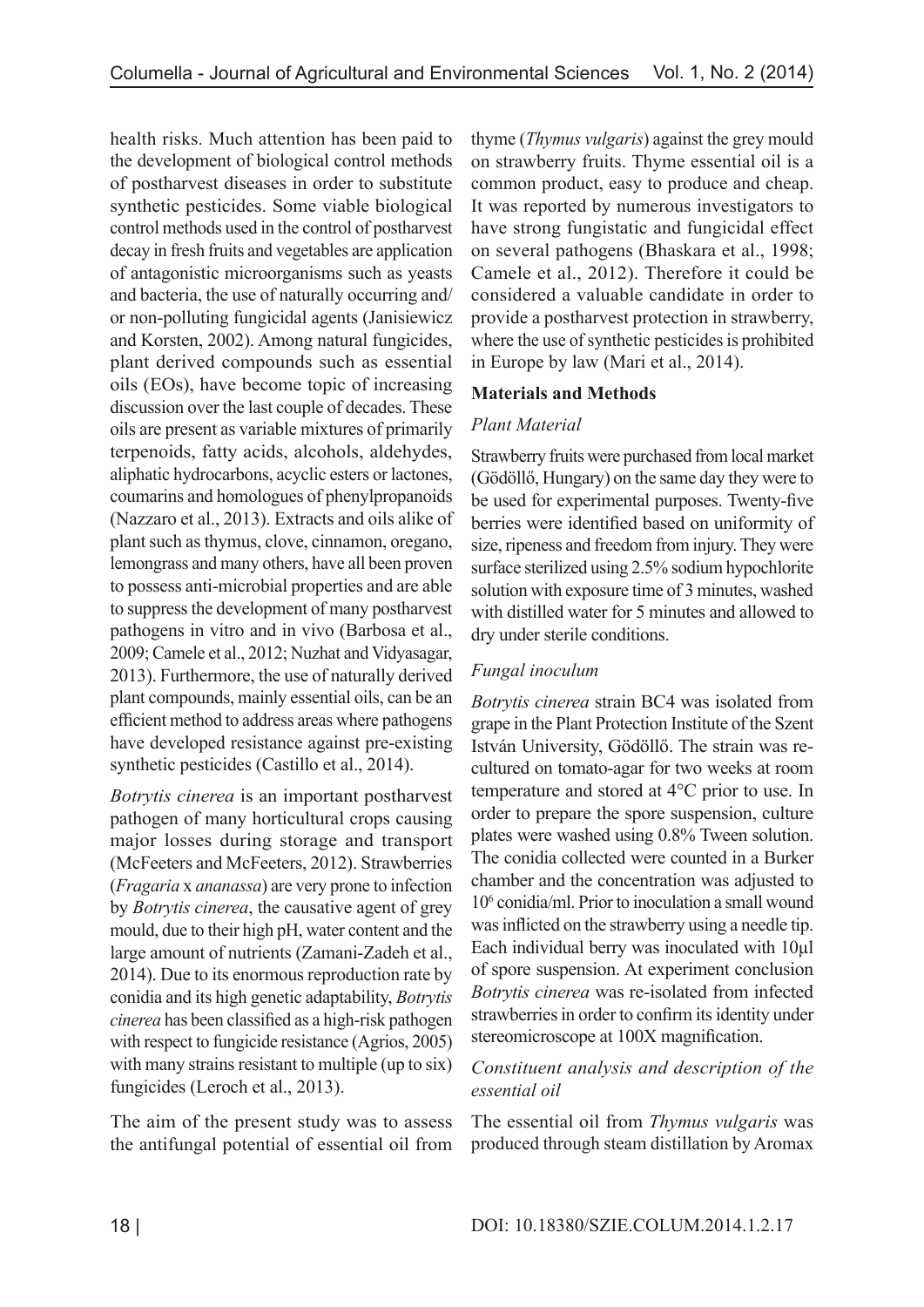| Compound                              | Composition $(\%)$ |
|---------------------------------------|--------------------|
| 2-isopropyl-5-methlyphenol (thymol)   | $25 - 49.99$       |
| p-cymene                              | $20 - 24.99$       |
| p-mentha-1,4-diene                    | $5 - 9.99$         |
| Linalool                              | $5 - 9.99$         |
| 1,8 Cineol                            | $2.5 - 5$          |
| p-mentha-1,3-diene                    | $2.5 - 5$          |
| $\beta$ -caryophyllene                | $2.5 - 5$          |
| Carvacrol                             | $2.5 - 5$          |
| Myrcene                               | $1 - 2.49$         |
| Camphene                              | $1 - 2.49$         |
| $\alpha$ -pinene                      | $<$ 1              |
| 2,6-octadien-1-ol-3,7-dimethylacetate | $\leq$ 1           |
| Dipentene                             | $\leq$ 1           |
| Terpinolene                           | <1                 |
| 3,7-dimethylocta2,6-dien-1-ole        | $<$ 1              |
| $\beta$ -pinene                       | $<$ 1              |

*Table 1*. Constituents analysis of *Thymus vulgaris* essential oil provided by Aromax Inc.

Inc. (Budapest, Hungary). The EO was stored in a dark glass vial at room temperature. The EO dilutions with sterile distilled water were stored at 4°C prior to use. The relative composition of thyme essential oil is reported in the Table 1. The two principal constituents were thymol and p-cymene.

#### *Experimental design*

All equipment used in the experiment was disinfected using ethanol and UV radiation to minimize the presence of microorganisms foreign to the inoculum. Two dilutions of thyme essential oil in sterile distilled water, 200 µl/ml and 500 µl/ml respectively, were tested and compared with a control treatment (CON, sterile distilled water instead of EO). For each treatment five single berries as replications were placed after fungal inoculation in a 50 ml plastic container with a cellulose filter applied on the top, in a way to not come in contact with the berry. Totally fifteen berries were used in the experiment. The cellulose filters used were 1.5 cm long and 1.1 cm in diameter. A not-overflowing volume of 300 µl of EO dilution or sterile distilled water was used to saturate the filters in each container.

To avoid over exposure of EO and build up of carbon dioxide in the containers the caps of the plastic containers were loosened approximately 8 hours after the inoculation and remained this way for the duration of the trial. The containers were stored at 13°C for the length of the experiment.

### *Evaluation of infection*

Following inoculation the berries were checked every day for a period of 13 days. Documentation was carried out using a digital camera and pictures were retrieved in a standardized fashion in order to use them later for extrapolation of data. Spatial analysis was carried out using Analyzing Digital Images (ADI) suite software (http://www.umassk12.net/adi/). The diameter of the infection was measured across the inoculation point and then recorded in a database.

#### *Statistical analysis*

The statistical analysis was carried out using SPSS software version 22 (IBM). The normality of the distribution and homogeneity of variance were assessed using the Kolmogorov–Smirnov test (K–S test) and Levene test respectively. These tests were used as pre-condition tests. If p-value value from the K-S test and p-value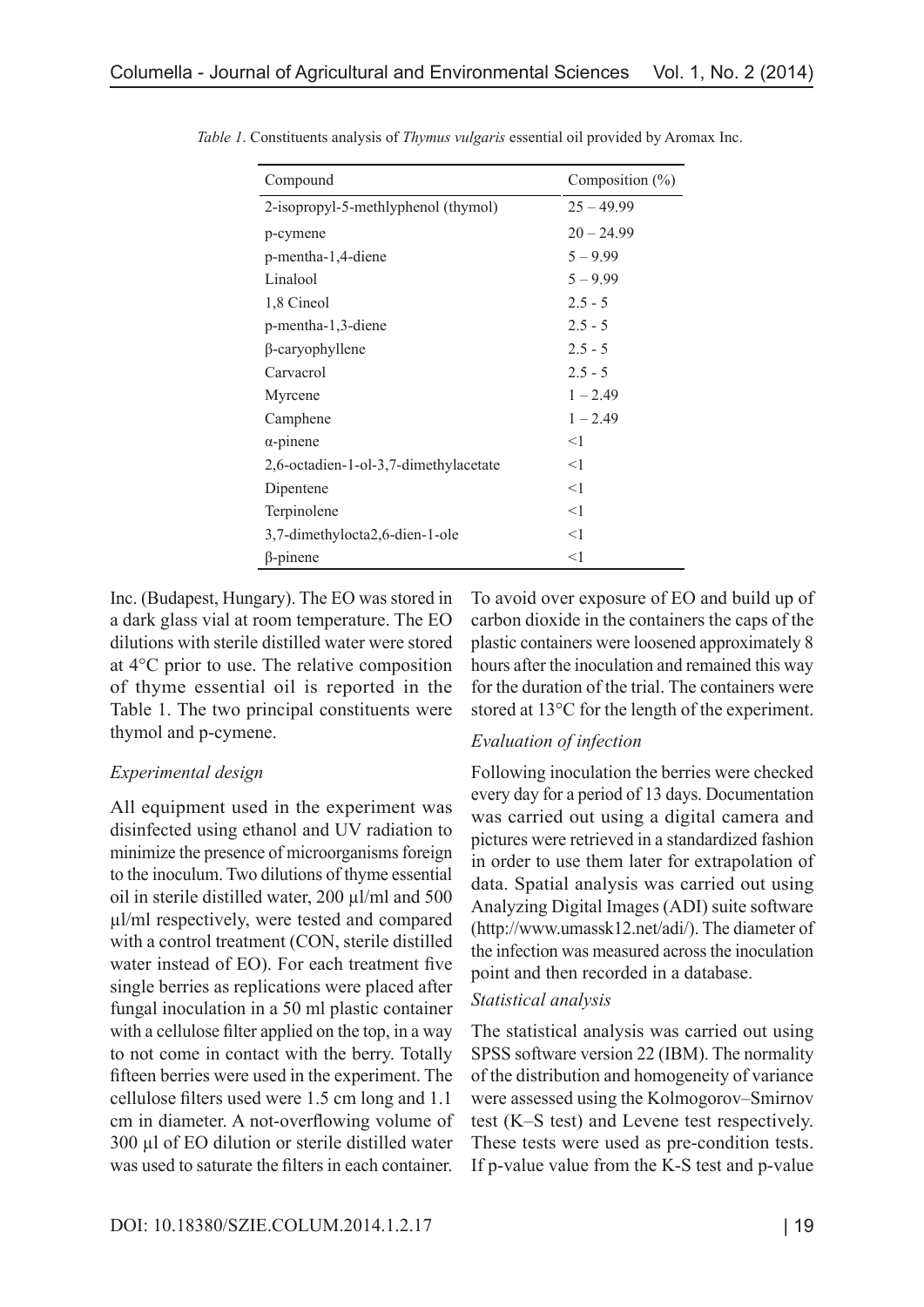from the Levene test were found to be less than 0.05 the data was analyzed using the nonparametric Kruskal-Wallis test, which is better suited for asymmetric distributions and/or non-homogenous data. In addition, the Mann-Whitney U test was used as a post-hoc test for pairwise comparison between treatment groups.

## **Results and Discussion**

In the present assay the effect of thyme oil was tested on the control of infection by *Botrytis cinerea* in garden strawberry (*Fragaria x ananassa*). Thyme oil volatiles proved to be highly effective in reducing gray mould incidence in strawberry fruits (Figure 1).

The development of infection day by day in the two EO treatments and in the control group (CON) is showed in the Figure 2. The table below the graph illustrates the average area (mm²) of infection of each treatment during the course of the experiment. A cut-off point was put in place when the area of the infection reached 706.9 mm² based on the surface size of the strawberries (it was not possible to measure the diameter of infection beyond this point as the mould covered the entire surface of the strawberry).

In the control group the infection by *Botrytis cinerea* started 3 days after inoculation. In the 200 µl/ml treatment infection began on day 5 while in 500  $\mu$ l/ml treatment the infection began on day 8 of the experiment. At experiment end the strawberries belonging to the 500  $\mu$ l/ml treatment maintained an overall better condition than the 200 µl/ml treatment and the control group. There was some water logging in a few of the replications by the end of the experiment and clearly the fruits had become paler and lost some firmness. However, this phenomenon was less noticeable in the 500  $\mu$ l/ml treatment, where half of the replications maintained a fairly health physical appearance without any browning or water soaking at all on the surface of the fruits. Out of 5 replications, in the 500  $\mu$ l/ml

*Figure 1.* Appearance of fruits and progression of grey mold infection throughout the experiment (days: 4, 8, 13). In the figure one berry per treatment is shown as an example. Five single berries inoculated with *Botrytis cinerea* per treatments: control (berries not exposed to thyme EO), 200 µl/ml and 500 µl/ml (berries exposed to thyme EO diluted in distilled water 1:2 and 1:5 respectively)

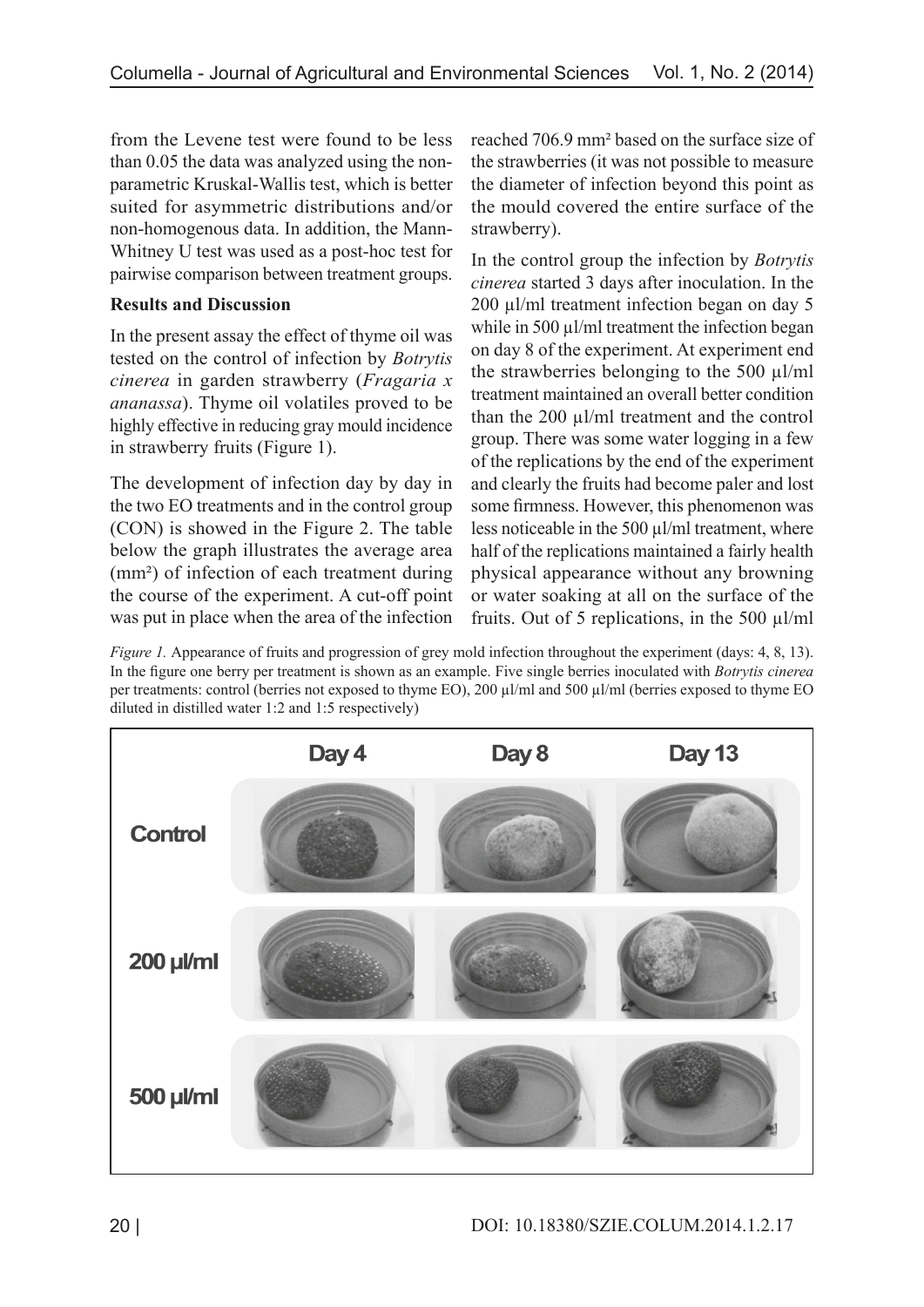*Figure 2.* Development of infection by *Botrytis cinerea* in the Control treatment (CON) and in the thyme EO treatments at two dilutions (200 and 500 µl/ml). The average value of area infected in each treatment group is reported per every day of the experiment (the exact values are given in the table below the diagram). The error bars represent the standard deviation.



treatment, only one developed mycelium on it, the others remained free from visible infection. Even though one of the replications in the 500 µl/ml treatment developed mycelium the average size of infection was approximately four times less than the  $200 \mu l/ml$  treatment and seven times less than the control group at experiment conclusion (on day 13). The difference between the 200  $\mu$ l/ml treatment and the control group was not very substantial. By the end of the experiment most of the berries in 200 µl/ml treatment were completely covered with grey mould. However, the effect of the oil, even though not as remarkable as in the 500  $\mu$ l/ml treatment, was still visible.

After performing a pre-condition K-S test, the hypothesis of normality was rejected for all three treatment groups (including control group), with all p-values <0.05, and therefore the conditions for applying a parametric test were rejected. This was further confirmed by a second pre-condition test, the Levene test for homogeneity of variances, whose p-value was also <0.05. After performing the Kruskal-Wallis test, for non-parametric analysis of variance, a significant difference was found between the three treatment groups caused by the use of

| Table 2. Kruskal-Wallis non-parametric analysis of variance test results. p-value (Asymp. Sig.) = 0.000 < 0.05; null |  |
|----------------------------------------------------------------------------------------------------------------------|--|
| hypothesis (all populations have identical distribution functions) is rejected                                       |  |

| <b>Ranks</b> |                  |     |                  | <b>Test Statistics</b> |             |
|--------------|------------------|-----|------------------|------------------------|-------------|
|              | <b>Treatment</b> |     | <b>Mean Rank</b> |                        | <b>Area</b> |
| <b>Area</b>  | control          |     |                  | 132.88   Chi-Square    | 60.895      |
|              | $200 \mu l/ml$   |     | $97.85$ df       |                        |             |
|              | $500 \mu l/ml$   |     | 63.26            |                        |             |
|              | Total            | 195 |                  | Asymp. Sig.            | .000        |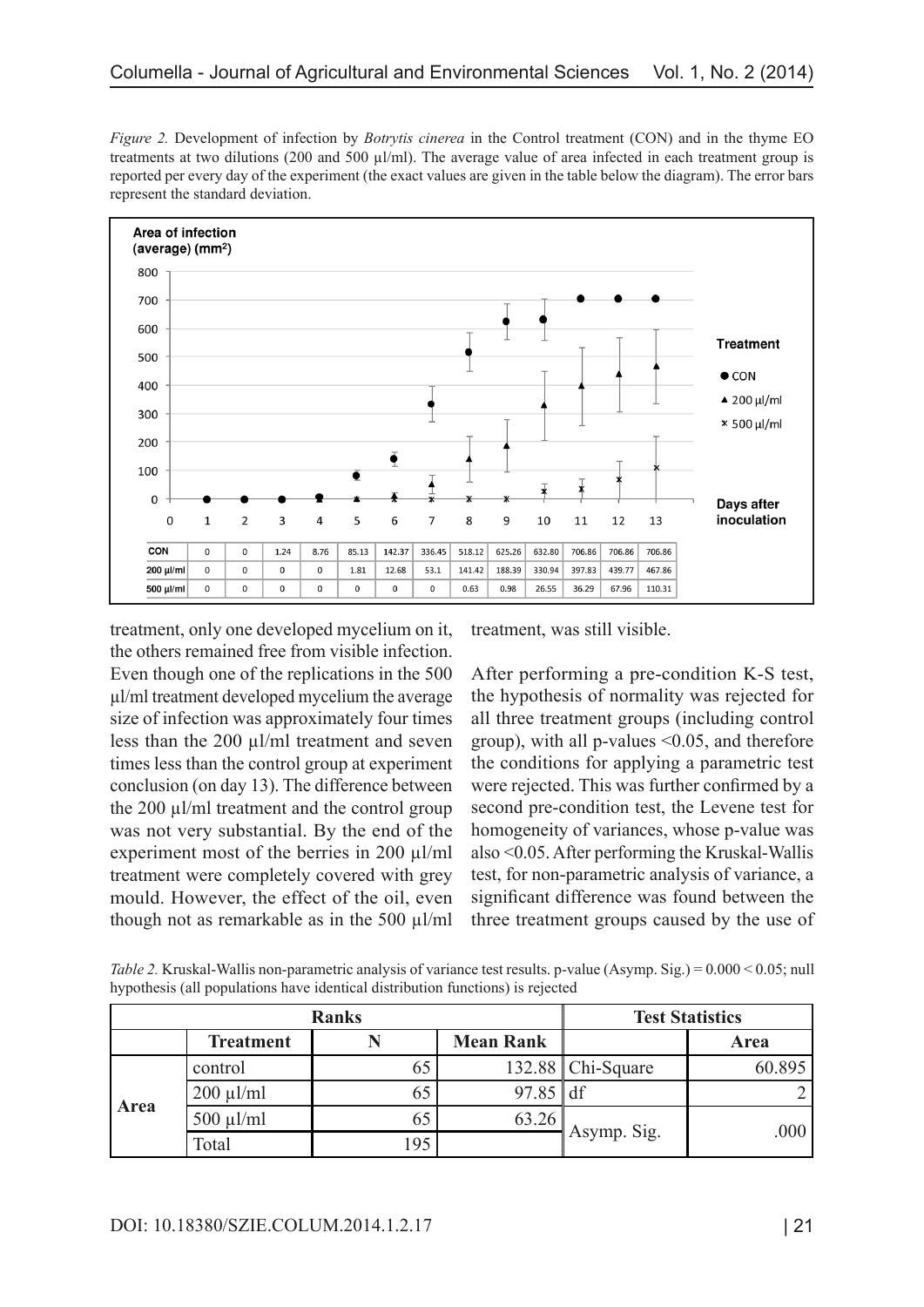different concentrations of EO. The p-value was <0.05 (Table 2). Since the effect of EO treatments was significant, a post-hoc Mann-Whitney U test was run on the data in order to compare between the different treatment groups. The p-values of all three comparisons performed by the Mann-Whitney U test were all <0.05 (Table 3), meaning that there was a significant effect of the presence and difference in concentration of essential oil treatment across all three groups.

spread with an exponential rate. In particular the dilution 500  $\mu$ l/ml resulted to be highly effective since the symptoms of infection were visible only in one replication on five. Our results confirmed the antifungal and food preservative properties of thyme oil observed by other authors (Bhaskara et al., 1998; Zamani-Zadeh et al., 2014). Fruits in the 500 µl/ml maintained better physical qualities such as fruit firmness and reduced water loss compared to other treatments, throughout the duration of the experiment. Furthermore, since the inoculum that was used  $(10<sup>6</sup> \text{condia/ml})$  was

In conclusion the present study demonstrated the

*Table 3.* Mann-Whitney U test for the pairwise comparison of the treatments: Control treatment (Con) and the thyme EO treatments at two dilutions (200 and 500  $\mu$ l/ml). p-value (Asymp. Sig. (2-tailed)) = 0.000 < 0.05 in all the three comparisons; null hypothesis (populations have identical distribution functions) is rejected. According to the Z value the thyme EO treatment 500  $\mu$ l/ml was found the most effective in controlling the development of the infection.

| <b>Test Statistics</b> | Con vs $200 \mu$ l/ml | Con vs $500 \mu$ l/ml | 200 vs 500 µl/ml |  |
|------------------------|-----------------------|-----------------------|------------------|--|
|                        | Area                  | Area                  | Area             |  |
| Mann-Whitney U         | 1322.500              | 635.000               | 1332.000         |  |
| Wilcoxon W             | 3467.500              | 2780.000              | 3477.000         |  |
|                        | $-3.825$              | $-7.677$              | $-4.655$         |  |
| Asymp. Sig. (2-tailed) | .000                  | .000                  | .000             |  |

efficiency of a commercial thyme oil volatiles in delaying significantly the occurrence of fungal infection in strawberries inoculated with *Botrytis cinerea*. The mechanism of action was not investigated but probably the oil volatiles operated reducing primarily conidial germination (Bhaskara et al., 1998). Considering the data from single replications across the different treatments (data not shown) the general trend was a significant effect of the oil volatiles on the initial development of the infection. Once the mycelium started to be visible the infection

very concentrated it can be assumed that thyme EO tested could be a perfectly viable method to suppress postharvest development of *Botrytis cinerea*, even if a sensory quality analyses of fruits should be performed in future assays.

### **Acknowledgments**

The authors thank Dr. György TURÓCZI, leader of the Phytopathology Group of the Plant Protection Institute of Szent István University (Gödöllő, Hungary), for the valuable advice and for providing the *Botrytis cinerea* strain used in the experiments.

### **References**

- Agrios, G.N. (2005): Plant Pathology's Contribution to Crops and Society, in: Plant Pathology, fifth ed., Academic Press, San Diego, CA, 67.
- Barbosa, L.N., Rall, V.L., Fernandes, A.A., Ushimaru, P.I., da Silva Probst, I., Fernandes, A. (2009): Essential oils against foodborne pathogens and spoilage bacteria in minced meat. Foodborne Pathogens and Disease. **6**: 6. 725-728. DOI: http://dx.doi.org/10.1089/fpd.2009.0282
- Bhaskara Reddy, M.V., Angers, P., Gosselin, A., Arul, J. (1998): Characterization and use of essential oil from *Thymus vulgaris* against *Botrytis cinerea* and *Rhizopus stolonifer* in strawberry fruits. Phytochemistry. **47**: 8. 1515-1520. DOI: http://dx.doi.org/10.1016/s0031-9422(97)00795-4